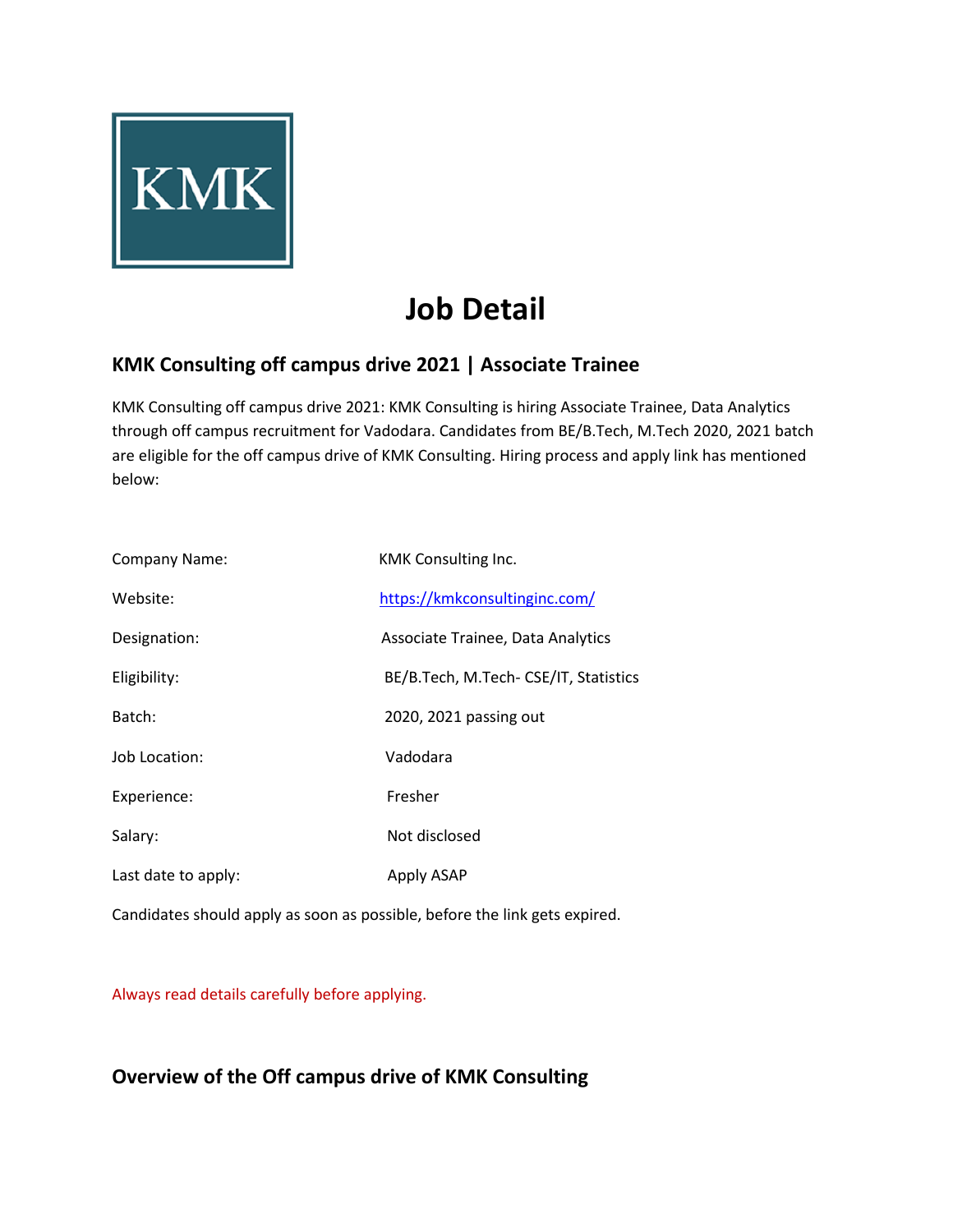We are hiring freshers for full time who have zeal to turn data into information, information into insight and insight into business decisions. If you want to be part of our team in Vadodara that is building various analytical Solutions, which are used in United States pharmaceutical commercial operations, we would love to speak with you.

## **Job Description**

Need to work with large pharma commercial data and run analytical operations in SAS and automate processes using various tools that minimize time and resources needed.

Provide data analytics supporting business recommendations

Provide ADHOC analysis results to business team under timelines

Create dashboards using visualization tool like Tableau/Alteryx/Qlik

Advance knowledge of MS Office especially Excel

Maintain weekly/monthly/quarterly processing logs

Effectively and consistently communicate production releases/schedules/any updates/issues to internal teams

## **Qualification required for KMK Consulting off campus drive 2021**

#### **Education**

- Bachelor's/Master's degree in Computer Science or Information Systems or Statistics
- Fresher or less than one year of industry experience
- Useful resume writing tips for freshers

#### **Skills**

- Basic Understanding on SQL or Python programming
- Good Understanding on SQL or any RDBMS
- Strong attention to detail and accuracy
- Ability to thrive in a fast-paced environment
- Collaborative team member; efficient time management skills; self-motivated and proactive work attitude
- Strong QA/QC skills